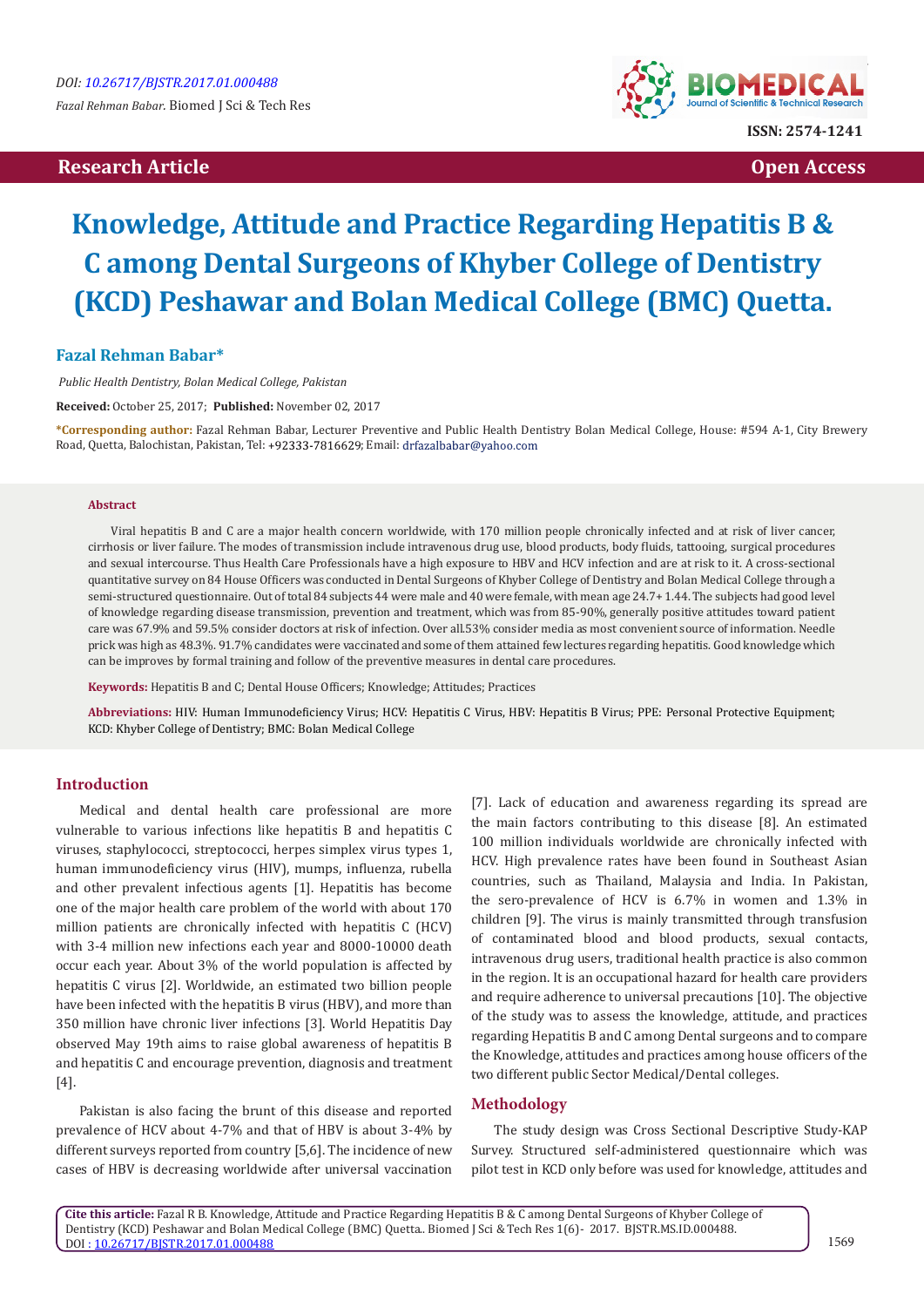practices of Dental house officers regarding the Hepatitis B and C. The survey was conduct from October 2011 to December 2011 on all the House Officers of both colleges. A Purposive sampling technique with size of 84 was used, 40 house officers were from Khyber College of Dentistry and 44 from Bolan Medical College, Dental Section. Data were analyzed using SPSS version 16.0. Mainly Descriptive statistics were used. Categorical variables like gender and questions about knowledge and practices were described as frequencies and percentages while Continuous variables were described as means and range. Chi square tests were used for significance.

#### **Results**

With a response rate of 87.5% (84), where 47.6% (40) house officers were from Khyber College of Dentistry and 52.4% (44) house officers participated from Bolan Medical College, Dental Section. Table 1 show the mean age and sex wise participant of study.

**Table 1:** Socio demographic characteristics of the study population ( $n = 84$ ).

| S. No | <b>Variables</b> | <b>No. of Respondents</b> | Percentage % |
|-------|------------------|---------------------------|--------------|
|       | Age              |                           |              |
|       | Minimum age      | 22                        | 00           |
|       | Maximum age      | 30                        | 00           |
| 1.    | Range            | 08                        | 00           |
|       | Mean age         | 24.70                     | 00           |
|       | Std. Deviation   | 1.446                     | 00           |
| 2.    | <b>Sex</b>       |                           |              |
|       | Male             | 44                        | 52.4%        |
|       | Female           | 40                        | 47.6%        |

#### **Knowledge about HBV and HCV**

About 99% answered that hepatitis cannot be caused through casual contact, such as holding hands or hugging. Regarding the knowledge of the disease, 100% (n=84) of the house officers knew that a HBV and HCV positive person carrier are having the risk to infect others and spread it. About the dangerous route of infection of hepatitis was very good and mainly all house officers identify the prick from a contaminated instruments/syringe (81) 96.4%, while small percent 1.2% mark the Oro-fecal route. The best preventive method for it was marked 100% respondents that using the sterilize instrument/syringes (Figure 1) While some dentists also specify the blood product and the use of disposable instruments. Knowledge about treatment was (62)73.8% answer

that the treatment of hepatitis is possible and its cure partially from it, while (12)14.3% answer that from treatment the patients cure totally and (10)11.9% answer in negative that treatment do not cure from HBV and HCV. Mass media was reported mainly by respondents (52.4%) as the main source of information about HBV and HCV, Medical institute (26.2 %) as shown in (Table 2).



**Table 2:** More convenient way for information about HBV and HCV.

| <b>Information Sources</b> | <b>Frequency</b> | <b>Percent</b> |
|----------------------------|------------------|----------------|
| Medical institute          | 22               | 26.2%          |
| Mass media                 | 44               | 52.4%          |
| Work/study place           | 03               | $3.6\%$        |
| Other                      | 0 <sub>1</sub>   | 1.2%           |
| Med. institute& Mass media | 09               | 10.7%          |
| All above three            | 05               | $6.0\%$        |
| Total                      | 84               | 100%           |

# **Attitudes toward HBV and HCV**

The most important question about Vaccination of Hepatitis B was positive and 77 (91.7%) students are been vaccinated against it and 8.3% has not done the vaccination. The attitude toward the believe in vaccination protection against Hepatitis B was up to the mark, 92.9% answer in positive and 4.8% was not believe in the vaccination. As shown in the Table 3, the changing of gloves was also taken positive by many house officers and 96.4% said it's not wastage of time and it important for their protection. The interesting question about the attitude was that if you personally get infected with hepatitis B or C whom will you tell about it, the answer mostly answer was doctor which show their trust and the right person for their problem, 51.2% trust in doctor and secondly 16.7% said that they would tell their parents about the infection of hepatitis.

**Table 3:** Answers about Attitude questions asked from house officers (n = 84).

| S. No | <b>Questions Asked</b>                                           | Yes $n(\%)$ | No n $(%$   | Don't know $n$ $\left(\frac{0}{0}\right)$ |
|-------|------------------------------------------------------------------|-------------|-------------|-------------------------------------------|
| ٠.    | Have you been vaccinated against hepatitis B?                    | 77 (91.7%)  | $07(8.3\%)$ | 0 <sub>0</sub>                            |
| z.    | Can hepatitis B prevented through vaccination?                   | 78(92.9%)   | $04(4.8\%)$ | $02(2.4\%)$                               |
| 3.    | Are you willing to treat and care for hepatitis B or C patients? | 57 (67.9%)  | 27(32.1%)   | 0 <sub>0</sub>                            |
| 4.    | Changing of the gloves during examination is a waste of time?    | $02(2.4\%)$ | 81(96.4%)   | $0.1(1.2\%)$                              |
| 5.    | Are doctor working in hospital/clinic are at risk to HBV & HCV?  | 50(59.5%)   | 25(29.8%)   | $09(10.7\%)$                              |
| 6.    | Has anybody discussed hepatitis with you in this year?           | 61(71.6%)   | 23(27.4%)   | 0 <sub>0</sub>                            |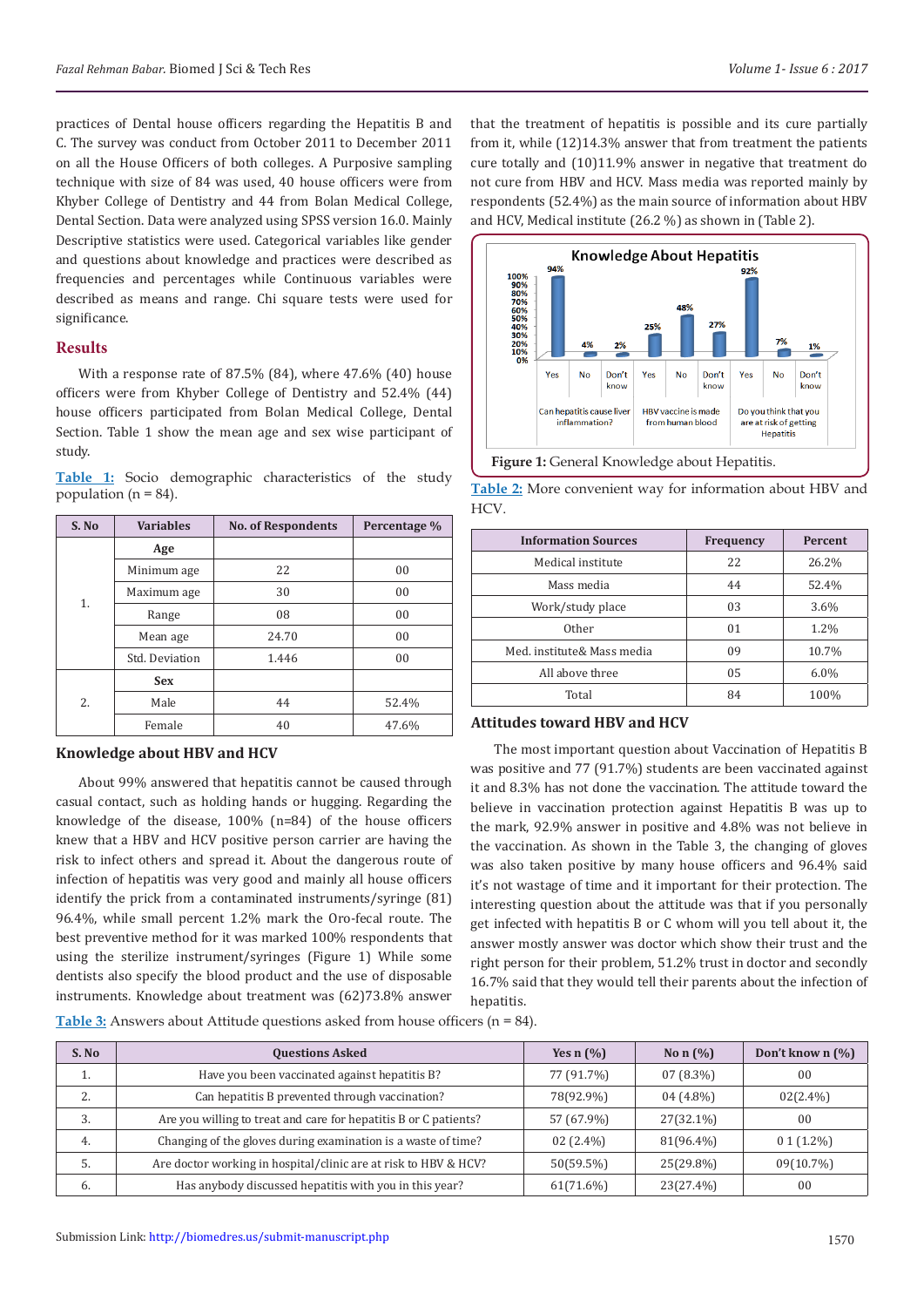#### **Practices Regarding HBV and HCV**

Hand washing with Plain water was reported 7.1% of the times, soap/water 45.2% and the use of antiseptic solution 36.9 %. At the same question about 8% said they do not wash hand after every patient and the reasons they show was the shortage of time and interrupted or short supplies of soap or anti-septic solution. The use of personal protective equipment (PPE) masks and apron or overall were reported 41.7% (35) of the times, the protective goggles in OT or MOS were marked less 3.6% while the 59.2% of the respondents reported. Forty one House Officers (48.8%) reported needle pricks during the last one year whereas 1.2% said they didn't remember about the pricks. Of those 41 House Officer about 76 % of the sample responded with 1-3 pricks in their last year career, while 19% (08) show the results of 4-5 times of pricks and the alarming results was more than 5 times prick in the last year, (Figure 2) and it was 05% of the all (Table 4 ).



| Table 4: If you infected with HBV and HCV, whom would you |  |  |  |
|-----------------------------------------------------------|--|--|--|
| tell.                                                     |  |  |  |

| <b>Persons</b>          | <b>Frequency</b> | <b>Percent</b> |
|-------------------------|------------------|----------------|
| Parents                 | 14               | 16.7%          |
| Husband/wife            | 2                | 2.4%           |
| Doctor                  | 43               | 51.2%          |
| Colleague/friends       | 4                | 4.8%           |
| Parents/Doctor          | 9                | 10.7%          |
| Parents/Husband or wife | 13               | 15.4%          |
| Total                   | 84               | 100%           |

# **Comparison of Khyber College of Dentistry (KCD) with Bolan Medical College (BMC)**

The knowledge about Hepatitis of both colleges was of good level, all house officers of both colleges were aware of Hepatitis and its risk from carrier. Protection through Vaccination in KCD dental house surgeons was 97.5% as compare to 87.6% of BMC which is significance with p-value 0.003. Changing of gloves for was masked by 97% of both institute house officer as not the wastage of time, which shown their behaviour to gloves changing and protection. Needle prick in the last one year was more and was alarming one, and was more about 61.5% in KCD and 36.4% in BMC house officers. (Figure 3) and (Figure 4) Exposure to HBV & HCV patients

was high as about 82% in both hospitals house officer and they treated and expose to hepatitis positive patients from 1 to 20 or more than 20 no of patients. Screening policy of KCD was good and each and every patient was screen before any dental treatment and for minor or major oral surgeries, whereas in BMC there was no such screening policy for every patient (Table 5).



one year.

| Table 5: KAP of Khyber college of Dentistry Vs Bolan Medical |  |  |  |  |
|--------------------------------------------------------------|--|--|--|--|
| College.                                                     |  |  |  |  |

| S.No | Questions                                                                                                                                  | <b>Khyber College</b><br>of Dentistry | <b>Bolan Medical</b><br>college |
|------|--------------------------------------------------------------------------------------------------------------------------------------------|---------------------------------------|---------------------------------|
| 01.  | Vaccine<br>protections<br>believe.                                                                                                         | 97.5%                                 | 87.8%                           |
| 02.  | Are you at risk<br>toHBV and<br>HCV?                                                                                                       | 87.5%                                 | 95.5%                           |
| 03.  | <b>HBV</b><br>vaccination.                                                                                                                 | 95.5%                                 | 88.6%                           |
| 04.  | Willingness to<br>treat HBVand<br><b>HCV</b> positive<br>patient.                                                                          | 65%                                   | 70.5%                           |
| 0.5. | Dentist can<br>infect while<br>working.                                                                                                    | 72.5%                                 | 47.7%                           |
| 06.  | Which is<br>convenient way<br>for people to<br>get information<br>on HBVand<br><b>HCV? Mass</b><br>Media Medical<br>Institute/<br>hospital | 30%<br>52.5%                          | 72.7%<br>2.3%                   |
| 07.  | Needle pricks in<br>last one year.                                                                                                         | 62.5%                                 | 36.4%                           |
| 08.  | Exposed to<br>HBV&HCV<br>positive patient                                                                                                  | 82.5%                                 | 81.8%                           |
| 09.  | Any training on<br>HBV&HCV?                                                                                                                | 62.5%                                 | 15.9%                           |
| 10.  | Screening<br>policy of your<br>hospital?                                                                                                   | 87.5%                                 | 68.2%                           |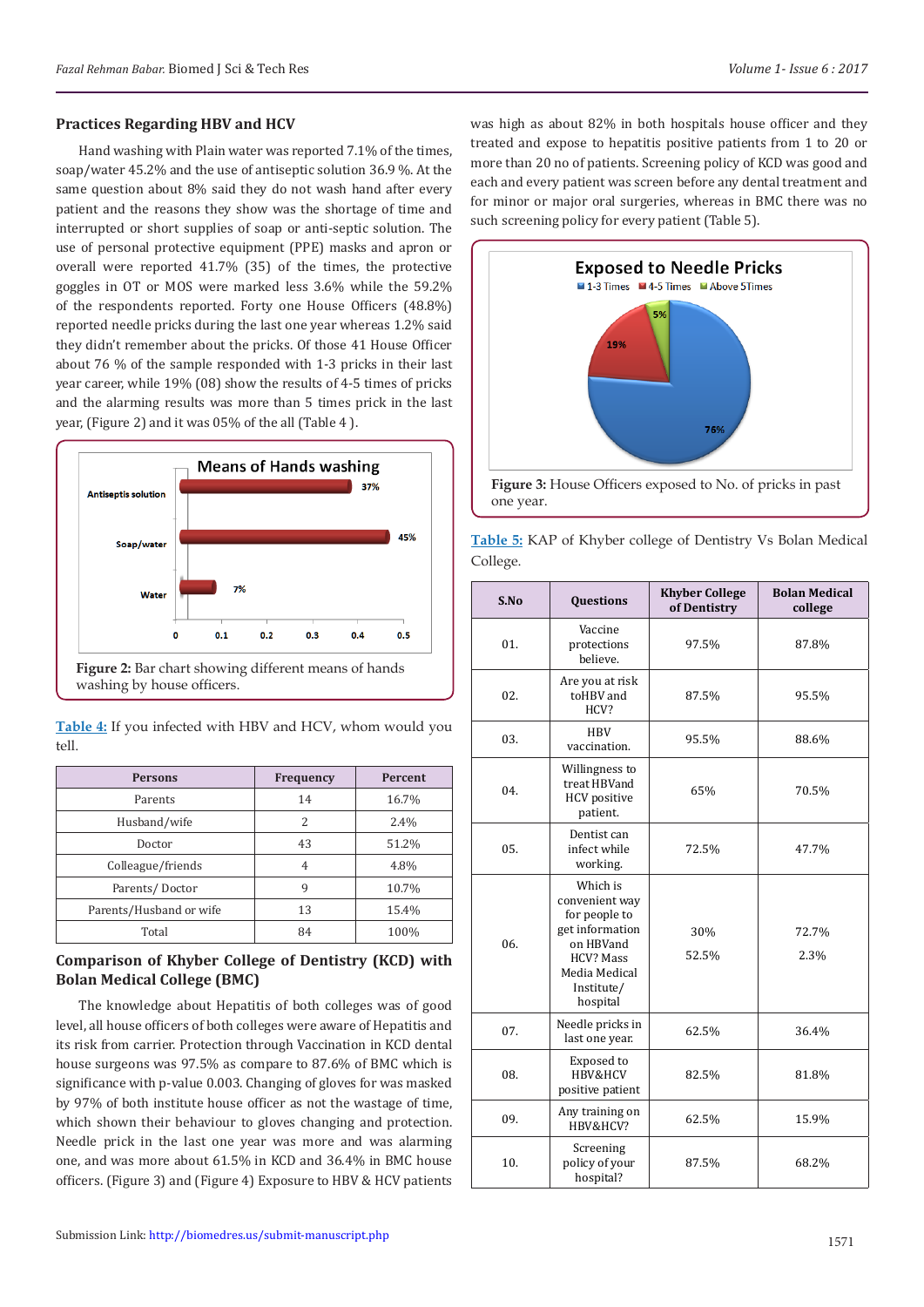

#### **Discussion**

There have been studies regarding the knowledge, awareness and practices of hepatitis B & C. However, the majority of these have reported a different level of knowledge and attitude, depending on their study population education and awareness, which limits the generalize ability of their results to the general population. On the other hand, cultural diversity in the different cities of Pakistan also necessitates the performing separate population-based studies in the various regions.

There have been studies [11-13]. Regarding the knowledge/ awareness, attitude and Practice or believes hepatitis B and C in Pakistan. The objective of this study was to determine level of knowledge and attitude about HCV and HBV in dental surgeons and practices with patients reporting for dental treatment. Regarding the availability of a successful treatment of HBV or HCV 15.4 % were aware about patients cure completely from it, where about 73.8% responses that they cure partially from treatment and 11.9% response that no such treatment exists for disease. This is much better than a study done among medical students of Karachi; their response was 48.2% [14]. Use of Sterilize instruments was chosen by 100% of working house officers and some also identified the use of disposable instruments.



About 96.4% identified the prick from contaminated instruments as the dangerous risk for dentist (Figure 5). The knowledge about the route of transmission was almost 100% know the blood transfusion. The results of our study was even more knowledge then the study done by Abbasi Shaheed hospital on five dental institutes of Karachi as their knowledge about route of transmission was 86.16% [15]. 91.7% of the house officers were vaccinated against Hepatitis B and they believe that through vaccination the prevention is possible and respond was 92.9%, which can be comparing with study done on medical students in Bangladesh where 85% was aware of vaccination and 65.5% were vaccinated [16] and 63% was in south Korea dentist [17] which is less than our study. Similarly 96.4% don't consider the changing of gloves as wastage of time and resources. About the doctor risk of infection while working at hospital/clinic was much positive as 59.5% said yes to the question and 29.8% responded that they are not at risk at all.

The use of personal protective equipment was good in practices; Gloves were used almost while treating patients but at same short supplies were reported by 5.7%. In study on dental care workers in Japan 25% deny to change gloves for every patient while 17% don't wear it [18]. Mask and overall used in surgical procedures was 59.6%, while the remaining percent mark all the protective equipment's i.e. gloves, mask, overall, goggles and rubber boots. The use of protective and barrier method in dentist of Durban, South Africa was also high as it were reported by our study respondents [19]. Quite a big percentage (82.1%) of our respondents was exposed to HBV and HCV patient/s in their professional career. About 1-30 patients with HBV and HCV positive are been exposed or treated by house officers. Mostly used mask, double gloves, goggles, sterilize/disposable instrument and apron, while masks, gloves and apron was used the most. This was in contrast with study done on Iranian surgeons who use double gloves only 24%.

# **Conclusion**

A study was conducted to evaluate the magnitude of awareness regarding transmission of Hepatitis B and C amongst the Dental house surgeon. This study also focused on the practice of dental health care professionals regarding the protective and preventive measures to prevent the transmission of hepatitis and infection control. "Safe practices" would decrease the diseases burden and will save resources for the Public and Govt. Our health care planners need to understand it and our teaching and training programs need complete re-orientation to achieve this goal [20-25].

# **References**

- 1. [Reddy RS, Swapna LA, Ramesh T, Pradeep K \(2011\) Knowledge, attitude](http://revodonto.bvsalud.org/scielo.php?pid=S1677-32252011000400004&script=sci_arttext&tlng=en) [and practice on hepatitis B prevention among dental professionals in](http://revodonto.bvsalud.org/scielo.php?pid=S1677-32252011000400004&script=sci_arttext&tlng=en) [India. Braz J Oral Sci 10\(4\): 241-245.](http://revodonto.bvsalud.org/scielo.php?pid=S1677-32252011000400004&script=sci_arttext&tlng=en)
- 2. (2015) World Health Organization Hepatitis C. World Health Organization Fact Sheet 164.
- 3. [Afridi S, Naeem M, Hussain A, Kakar N, Babar ME, et al. \(2009\)Prevalence](https://www.ncbi.nlm.nih.gov/pubmed/18766467) [of hepatitis C virus \(HCV\) genotypes in Balochistan. Mol Biol Rep 36\(6\):](https://www.ncbi.nlm.nih.gov/pubmed/18766467) [1511-1514.](https://www.ncbi.nlm.nih.gov/pubmed/18766467)
- 4. (2016) Wikipedia. Hepatitis.
- 5. [Aziz S, Memon A, Tily HI, Rasheed K, Jehangir K, et al. \(2006\) Prevalence](http://europepmc.org/abstract/med/16689485) [of HIV, hepatitis B and C amongst health workers of Civil Hospital](http://europepmc.org/abstract/med/16689485) [Karachi. J Pak Med Assoc 56\(1\): S48-50J.](http://europepmc.org/abstract/med/16689485)
- 6. [Pantazis KD, Elefsiniotis IS, Brokalaki H \(2008\) New Data concerning](https://www.hindawi.com/journals/grp/2008/580341/) [the Epidemiology of Hepatitis B Virus Infection in Greece. Gastroenterol](https://www.hindawi.com/journals/grp/2008/580341/) [Res Pract pp. 4.](https://www.hindawi.com/journals/grp/2008/580341/)
- 7. [Ayyat AA, Sayed HA, Abou Had AM \(2000\) A KAP study among staff and](http://europepmc.org/abstract/med/10946512) [student nurses about infection control in Theodor Bilharz Hospital. J](http://europepmc.org/abstract/med/10946512) [Egypt Soc Parasitol 30\(2\): 511-522J.](http://europepmc.org/abstract/med/10946512)